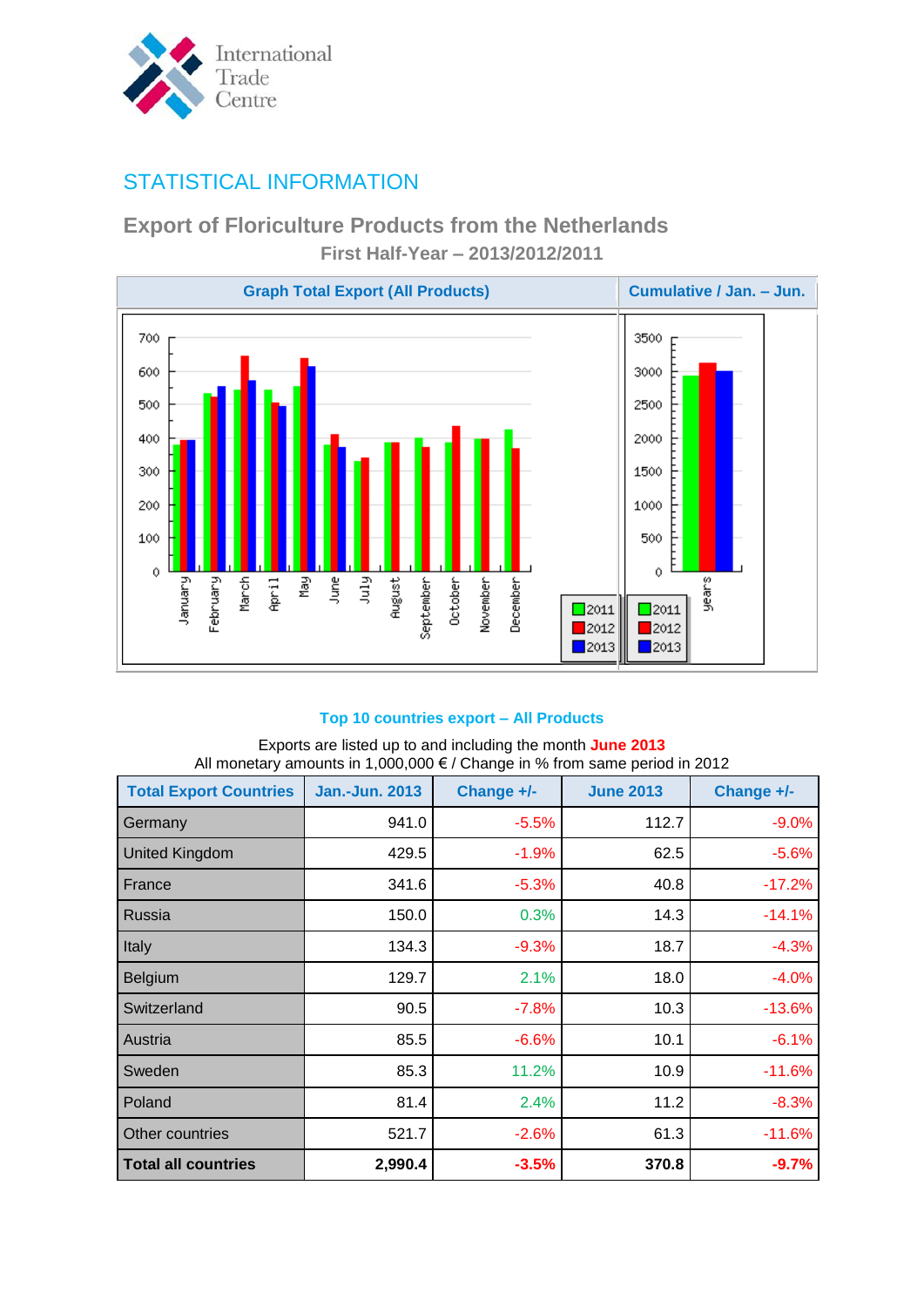

#### **Top 10 countries export - Cut Flowers**

Exports are listed up to and included the month **April 2013** All monetary amounts in 1,000,000 € / Change in % from same period in 2012

| <b>Flowers Export</b><br><b>Countries</b> | <b>Jan-June, 2013</b> | Change +/-           | <b>June 2013</b> | Change +/- |
|-------------------------------------------|-----------------------|----------------------|------------------|------------|
| Germany                                   | 561.0                 | $-3.2%$              | 63.6             | $-9.2%$    |
| <b>United Kingdom</b>                     | 334.0                 | $-2.8%$              | 46.7             | $-10.3%$   |
| France                                    | 217.0                 | $-4.9%$              | 26.5             | $-18.7%$   |
| Russia                                    | 113.4                 | 2.1%                 | 10.7             | $-12.2%$   |
| Italy                                     | 62.7                  | $-9.2%$              | 9.0              | 0.0%       |
| Belgium                                   | 54.5                  | $-5.7%$              | 6.8              | $-10.0%$   |
| Switzerland                               | 54.0                  | $-3.6%$              | 5.9              | $-8.3%$    |
| Poland                                    | 48.9                  | 2.5%                 | 6.7              | $-11.4%$   |
| United states                             | 39.9                  | $-11.1%$             | 4.5              | $-11.9%$   |
| Austria                                   | 39.5                  | $-9.6%$              | 4.2              | $-14.9%$   |
| Other countries                           | 305.2                 | $-2.9%$              | 39.9             | $-13.7%$   |
| <b>Total all countries</b>                | 1,830.1               | $-3.5%$              | 224.5            | $-11.5%$   |
|                                           |                       | $\blacktriangleleft$ |                  |            |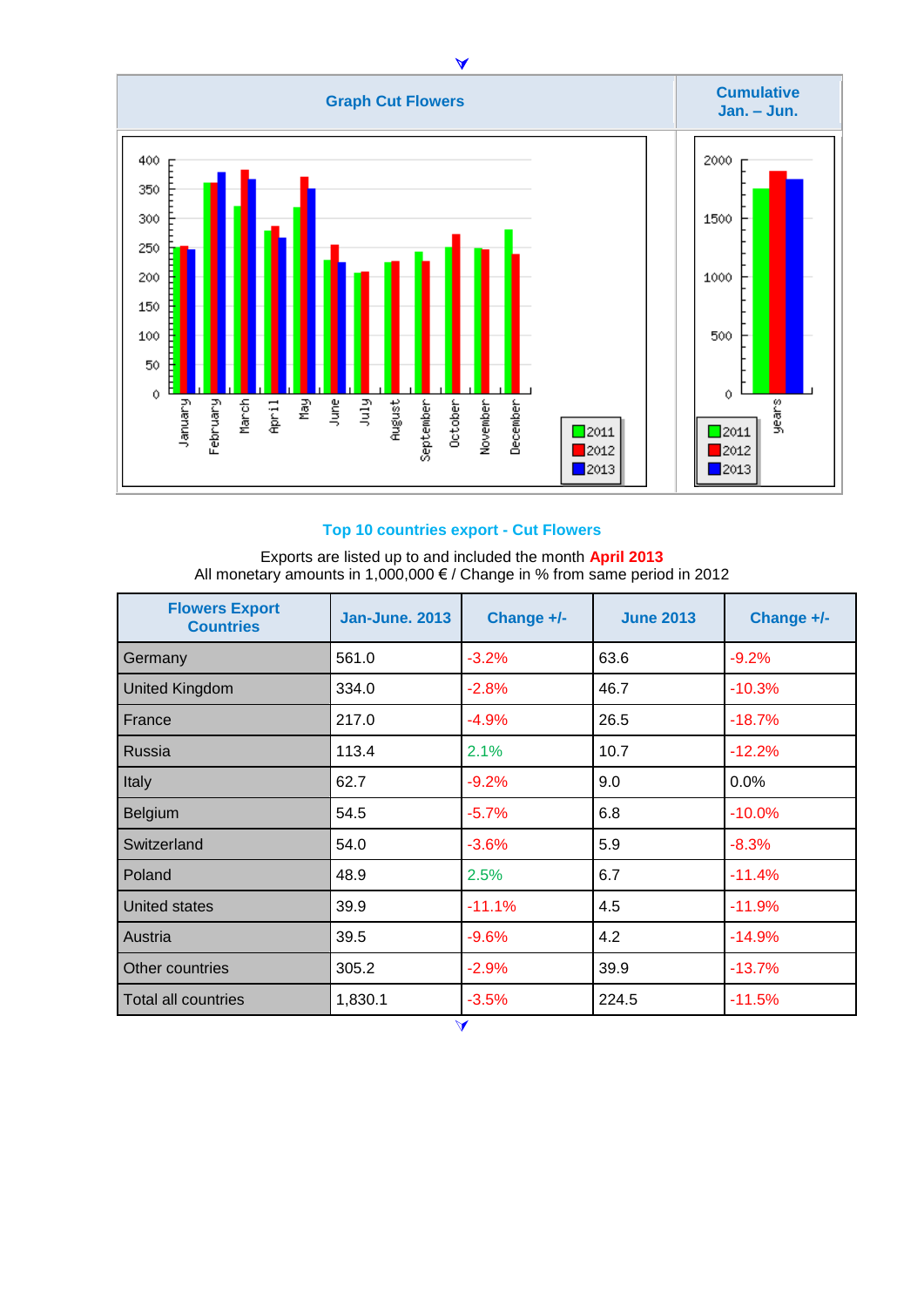

#### **Top 10 countries export - Potted Plants**

#### Exports are listed up to and included the month **June 2013** All monetary amounts in 1,000,000 € / Change in % from same period in 2012

| <b>Plants Export Countries</b> | Jan.-Jun.<br>2013 | Change +/- | <b>June 2013</b> | Change +/- |
|--------------------------------|-------------------|------------|------------------|------------|
| Germany                        | 380.0             | $-8.6%$    | 49.1             | $-8.7%$    |
| France                         | 124.5             | $-5.9%$    | 14.3             | $-14.1%$   |
| <b>United Kingdom</b>          | 95.5              | 1.3%       | 15.8             | 11.8%      |
| Belgium                        | 75.2              | 8.6%       | 11.2             | 0.0%       |
| Italy                          | 71.6              | $-9.4%$    | 9.7              | $-8.0%$    |
| Sweden                         | 47.4              | 16.2%      | 5.7              | 1.0%       |
| Austria                        | 46.0              | $-3.9%$    | 5.9              | 1.5%       |
| <b>Russia</b>                  | 36.7              | $-4.8%$    | 3.6              | $-19.3%$   |
| Switzerland                    | 36.5              | $-13.4%$   | 4.4              | $-19.9%$   |
| Poland                         | 32.4              | 2.2%       | 4.5              | $-3.4%$    |
| Other countries                | 214.5             | 0.9%       | 22.3             | $-10.5%$   |
| <b>Total all countries</b>     | 1,160.3           | $-3.7%$    | 146.3            | $-6.8%$    |

Source: HBAG Bloemen en planten